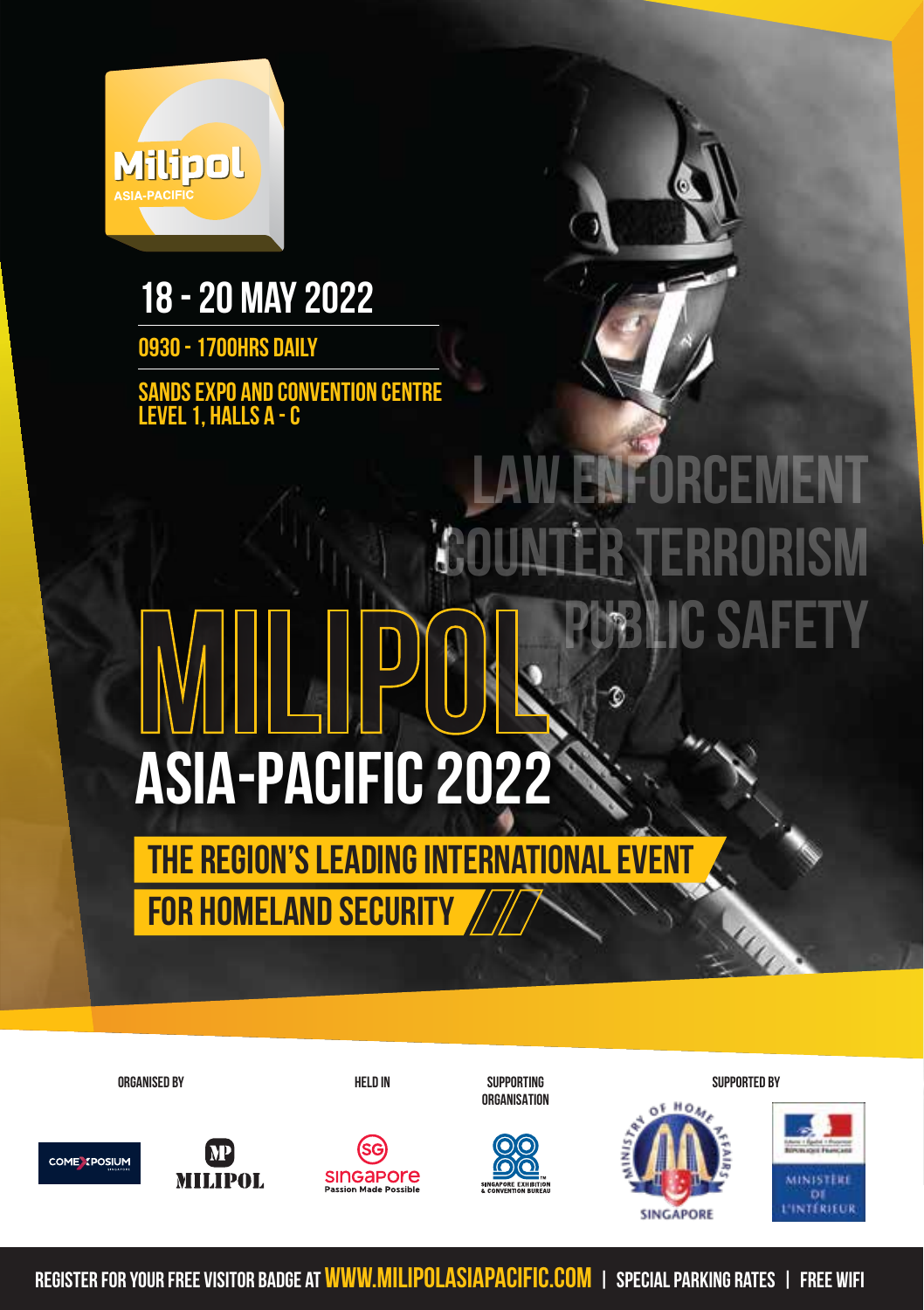### **HIGHLIGHTS**

**Local & International Attendees 8,000** 









**The Event is officially endorsed by the Ministry of Home Affairs, Singapore and the Ministry of the Interior of France**



77





**SUPPORTED by Milipol Asia-Pacific incorporating Commercial Security Asia (ComSec Asia) uniting the public and private sector together as one fully integrated security show**

**6**

**National Pavilions from France, Israel, Italy, Singapore, Turkiye & United States** 



**EXCLUSIVE Hands-on Workshops** 





**Techno Security pavilion**



**200+ Singapore and Regional VIP Delegations**





Security Industry Institute

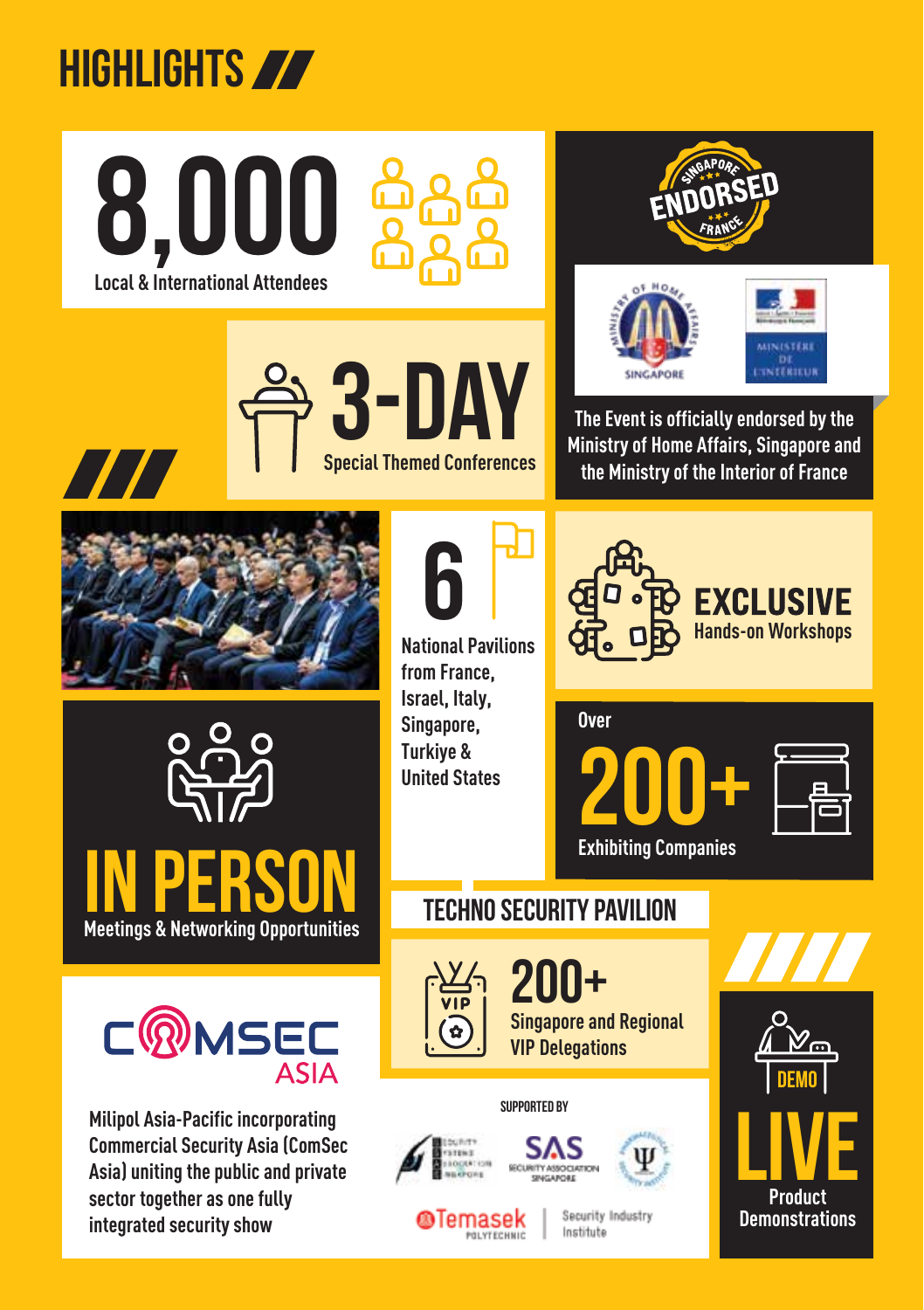#### **Conferences, WORKSHOPS & Seminars to look out for**

| <b>DATE</b>                       | <b>CONFERENCES   WORKSHOPS   SEMINARS</b>                                                                                                                                                                                                                                                                                                                                                                                                                                                                                                   | <b>FEES</b>                                                                                                                                                                               |
|-----------------------------------|---------------------------------------------------------------------------------------------------------------------------------------------------------------------------------------------------------------------------------------------------------------------------------------------------------------------------------------------------------------------------------------------------------------------------------------------------------------------------------------------------------------------------------------------|-------------------------------------------------------------------------------------------------------------------------------------------------------------------------------------------|
| 18 MAY<br>DAY 1                   | <b>MILIPOL ASIA-PACIFIC CONFERENCE</b><br>THE POST PANDEMIC CHALLENGES FOR PUBLIC AND NATIONAL SAFETY:<br>WHO HAS ADAPTED BETTER - LAW ENFORCEMENT OR CRIMINALS?<br>The conference will examine the fast-evolving changes into crime since<br>digitisation. Is law enforcement keeping pace?<br><b>INTERNATIONAL SPEAKERS FROM:</b><br>• ASEANAPOL • United Nations Office on Drugs and Crime (UNODC)<br>• INTERPOL • Regional Chiefs of Security Forces                                                                                    | <b>GOVT</b><br>$s$ <sub>GD</sub> $680$ <sub><math>(1-DAY)</math></sub><br><b>PUBLIC</b><br>$S50750$ $(1-DAY)$<br>Contact<br>SANDY.WONG@<br><b>COMEXPOSIUM.COM</b><br>for more information |
|                                   | <b>WORKSHOP</b><br><b>CRISIS MANAGEMENT PLANNING FOR EVACUATIONS</b>                                                                                                                                                                                                                                                                                                                                                                                                                                                                        | See back page<br>for details and fees                                                                                                                                                     |
| 19 MAY<br>DAY 2                   | <b>SECURITY INDUSTRY INSTITUTE (SII) CONFERENCE</b><br>WHAT IS SECURITY 4.0 AND ITS IMPACT ON THE INDUSTRY<br>The focus will be on the increased drive of digital transformation through<br>outcome-based contracts, emerging technologies, workplace learning,<br>convergence of cyber and physical security, etc. and their impact on the<br>security industry.<br><b>WORKSHOP</b>                                                                                                                                                        | 6KB F<br>to attend<br><b>STRICTLY BY</b><br><b>REGISTRATION ONLY</b><br>See back page                                                                                                     |
| <b>20 MAY</b><br>DAY <sub>3</sub> | SUICIDE BOMBER - A BOMB ON THE HUMAN PLATFORM<br><b>PHARMACEUTICAL SECURITY CONFERENCE</b><br>THE CHALLENGES IN PHARMACEUTICAL SECURITY<br>- A REGIONAL PERSPECTIVE<br>Topics focus on the recent growth of trans-national crime involving the<br>theft and online or physical sales of fake drugs and equipment.<br><b>INTERNATIONAL SPEAKERS FROM:</b><br>. World Customs Organization (WCO) . World Health Organization (WHO)<br>• Interpol • World Leading Pharmaceutical Companies • Pharmaceutical<br><b>Security Institute (PSI)</b> | for details and fees<br><b>GOVT</b><br>SGD <b>680</b> [1-DAY]<br><b>PUBLIC</b><br>$\sin 750$ $(1-DAY)$<br>Contact<br><b>MARIA@</b><br><b>CCTPWORLD.COM</b><br>for more information        |
|                                   | SEN<br><b>TECHOLOGY SEMINARS</b>                                                                                                                                                                                                                                                                                                                                                                                                                                                                                                            | See back page<br>for details and fees                                                                                                                                                     |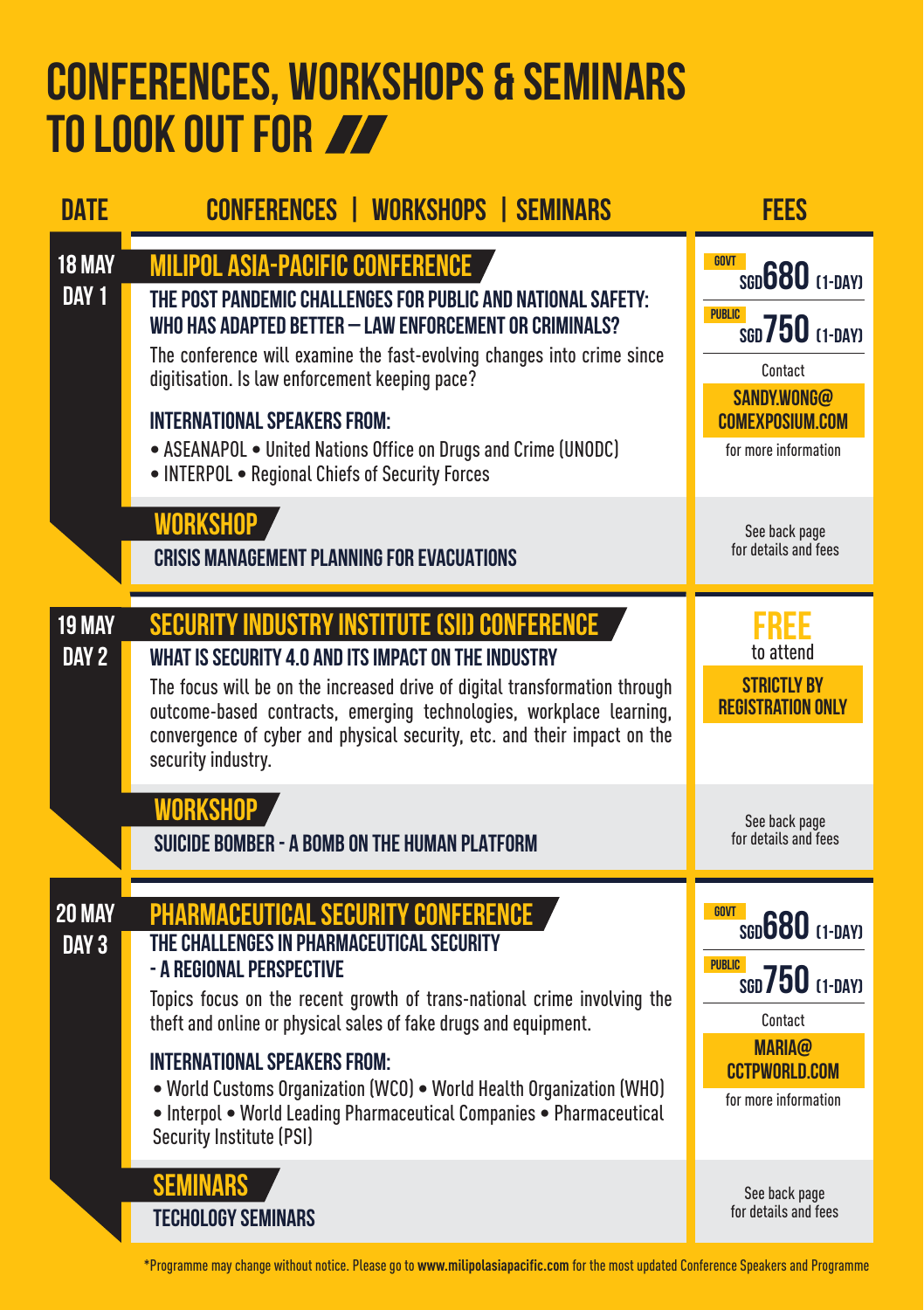#### **SEE EXCITING EXHIBITS AND DISPLAYS FROM MORE THAN 50 COUNTRIES**

**Excellent Exhibition. VERY GOOD PLATFORM** TO KNOW AND GET CONTACT ON THE RELEVANT **PRODUCT AND PEOPLE** PGK ROYAL MALAYSIA POLICE











**I HAD A VERY PRODUCTIVE EXPERIENCE WITH** THE EXHIBITORS, ALSO I HAVE FOUND BETTER **DEAL ON PRODUCTS WE CURRENTLY HAVE AT AIRPORT FROM SOME EXHIBITORS" MAI DIVES AIRPORTS** 

14







THE SHOW HAS BEEN VERY SUCCESSFUL. WE **HAVE VERY GOOD ATTENDANCE FROM VARIOUS** DELEGATIONS THROUGHOUT THE REGION **SIG SAUER, USA** 

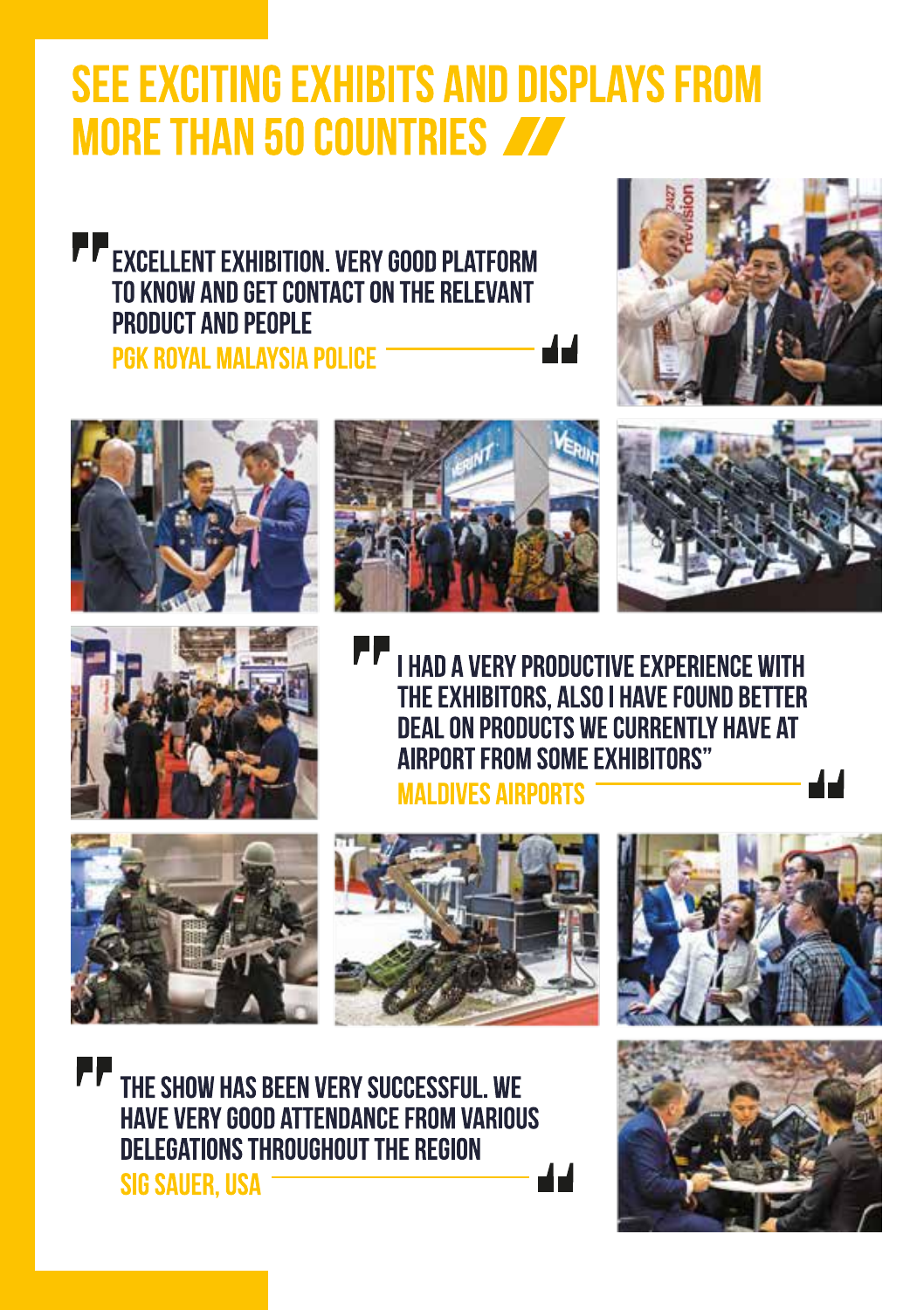## **2022 EXHIBITORS**

Over 200 Exhibitors will be presenting their latest products and solutions from over 20 Countries, International exhibitor pavilions have expanded further with representation from Singapore, USA, Israel, Turkiye, France, and Italy. Some of the participating companies that you will meet at the show

· VIFWPROUAV TFCH, LTD

• ZSR PATLAYICI SANAYI A.S AND MANY MORE...

The World's Leading Network

**For Homeland Security Events** 

lilipol

DOHA (OATAR)

Milipol

**CHICAD** 

• VMI SECURITY

· VOYAGER LARS

. WHEY Y INC . WRAP TECHNOLOGIES, INC.

. Y.RAY CENTER

Milipol

**PARIS (FRANCE)** 

- $-3DX-RAY$  ITD
- A.C.S. INDUSTRIES ITD. · ABP TECHNOLOGIES
- ACEA TECHNOLOGY PTE LTD
- $\bullet$  ACXONIS PTE LTD
- . ADDER TECHNOLOGY (ASIA PACIFIC) PTE LTD
- · AIMPOINT AB
- ALTRUS PTE LTD
- · ANOR TECHNOLOGIES PTE LTD
- · APPLIED CONCEPTS, INC. / STALKER RADAR
- APSTEC SYSTEMS
- AREA S p.A.
- ASIAN DEFENCE JOURNAL (ADJ)
- . ASIAN DEFENSE AND SECURITY (ADAS)
- ASSOCIATION OF SMALL & MEDIUM ENTERPRISES (ASME) MOTOROLA SOLUTIONS SINGAPORE PTE LTD
- · AUTOCLEAR LLC
- AUTOFLUG GmbH
- · AVCI SİLAH SANAYİ TİC LTD STİ
- . AVEC CHEM ASIA PACIFIC PTE LTD
- . AVETICS GLOBAL PTE LTD
- · AVNON HLS GROUP
- · AVON PROTECTION
- . AXON PUBLIC SAFETY AUSTRALIA PTY LTD
- · BIOFIRE DEFENSE
- · BLACK DIAMOND ADVANCED TECHNOLOGY, LLC · BUSCH PROTECTIVE GERMANY GmbH & Co. KG
- 
- CBRNe WORLD
- · CCI SEINE-ET-MARNE
- · CCTP COUNTER TERRORISM CERTIFICATION BOARD · CELLEBRITE
- · CLEARTRAIL TECHNOLOGIES
- · COBWEBS TECHNOLOGIES LTD.
- · COGNYTE
- · COMMESH UAB
- . CORNERSTONE TECHNICA PTE LTD
- · CORSIGHT AI
- Cy4gate S p A
- · DANIEL DEFENSE
- · DILLON AERO, INC.
- $\n **nnK**$
- . DUMMIES UNLIMITED INC. (BREON DEFENCE SYSTEMS)
- . EAST GEAR (INTERNATIONAL) CORP LIMITED
- $\bullet$  FCHODYNE
- · ENFRGETIC MATERIALS & PRODUCTS. INC.
- · ENVIRONMENTAL SYSTEMS RESEARCH INSTITUTE
- $\bullet$  FOTFCH
- . FOCOMS TECHNOLOGY PTE LTD
- · EXFO HOMELAND SECURITY
- · FAB DEFENSE LTD.
- · FICHET GROUP
- · FLYINN PTE LTD
- 
- · GLOCK Ges.m.b.H
- · GM TECH BY GEORGES MORAND
- · GSAFETY TECHNOLOGY PTE LTD
- HANWHA TECHWIN
- . HATSAN SİLAH MAKİNE KALIP SAN, VE TİC. A.S.
- $\bullet$  HGH
- . HIKVISION SINGAPORE PTE LTD
- HOME TEAM ACADEMY
- . HORUS SECURITY CONSULTANCY (ASIA PACIFIC) PTE LTD
- i2k DEFENSE
- · IDENTA CORP
- . IHSE GmbH ASIA PACIFIC PRIVATE LIMITED
- INNOVATRICS
- INTELLIGENT DEVICES INC.
- · IOMNISCIENT PTY LTD
- $\bullet$  JSI
- · KAISER-SGI (ASIA) PTE LTD · KALLMAN WORLDWIDE INC.
- $\bullet$  KONG SPA
- . KUSUMGAR CORPORATES PVT ITD
- . LENCO INDUSTRIES, INC.
- $\bullet$  I FNOVO
- · MAXI MORRIE ENGINEERING PTE LTD
- · MC2 TECHNOLOGIES . mh SERVICE GmhH
- 
- MILKOR (PTY) LTD . MILO RANGE
- · MKILLIMITED
- . MOODY'S ANALYTICS
- 
- . MOOI TECHNOLOGY (BEIJING) CO.,LTD
- $\bullet$  NRC-SYS
- NDT INSTRUMENTS PTE LTD
- · NEWCON INTERNATIONAL LTD
- NOVO DR LTD.
- 
- NUCTECH SINGAPORE PTE LTD . OHIO ORDNANCE WORKS INC
- . OMNI INTEGER PTE LTD
- 
- $\bullet$  00STO
- · OPGAL OPTRONIC INDUSTRIES · PACIFIC SCIENTIFIC ENERGETIC MATERIALS COMPANY
- · PATRIOT3, INC.
- · PERFORMANCE MOTORS LIMITED
- PIEXON
- · PLASTICA PANARO SRL
- · POINT BLANK ENTERPRISES, INC.
- · POWERZONE TECHNOLOGIES PTE LTD

· REMORA NETWORKS SOLUTIONS PTE LTD

· RESEARCH ELECTRONICS INTERNATIONAL - REI

· SSI - DEFENCE AND AEROSPACE INDUSTRY EXPORTERS' ASSOCIATION

· STRATIGN (STRATEGIC DESIGN IT INFRASTRUCTURE LLC)

. TRIDENT ELECTRONICS TECHNOLOGIES PTE LTD

· TRUSSCO DEFENSE INDUSTRIES PTE LTD

. TT INNOVATION & TECHNOLOGY (TTIT)

· PROENGIN

· RESECURITY INC.

 $\bullet$  S3INTERNATIONAL

 $\bullet$  SAINTPRO AB

· SERSTECH AR

 $\bullet$  STARHIJR

· SYSNAV

· SYSTRAN SAS · TAMAR GROUP

· TRIJICON, INC.

· TULPAR PTE LTD

**RE PART OF MILIPOL ASIA-PACIFIC 2022 REGISTER NOW FOR YOUR FREE VISITOR BADGE AT** WWW.MILIPOLASIAPACIFIC.COM

· VIFWPRO ITD

 $\bullet$  SAPI

. RADAR LEATHER DIVISION S.R.L.

· ROMTES TECHNOLOGIES LTD

· SARSILMAZ SILAH SAN A S

· SEA SAVER MARINE PTF LTD

· SECUPRO GOVERNMENT BV

· SILK EXPRESS FREIGHT PTE LTD

· SONOVA COMMUNICATIONS AG

· STEELROCK TECHNOLOGIES

· TENCATE ADVANCED ARMOUR

• THE MILIPOL NETWORK

• TJ SYSTEMS (S) PTE LTD · TRD SINGAPORE

· S2T UNLOCKING CYBERSPACE

· RAPID ASSAULT TOOLS  $\bullet$  RCS S p.A.  $\bullet$  REPKON